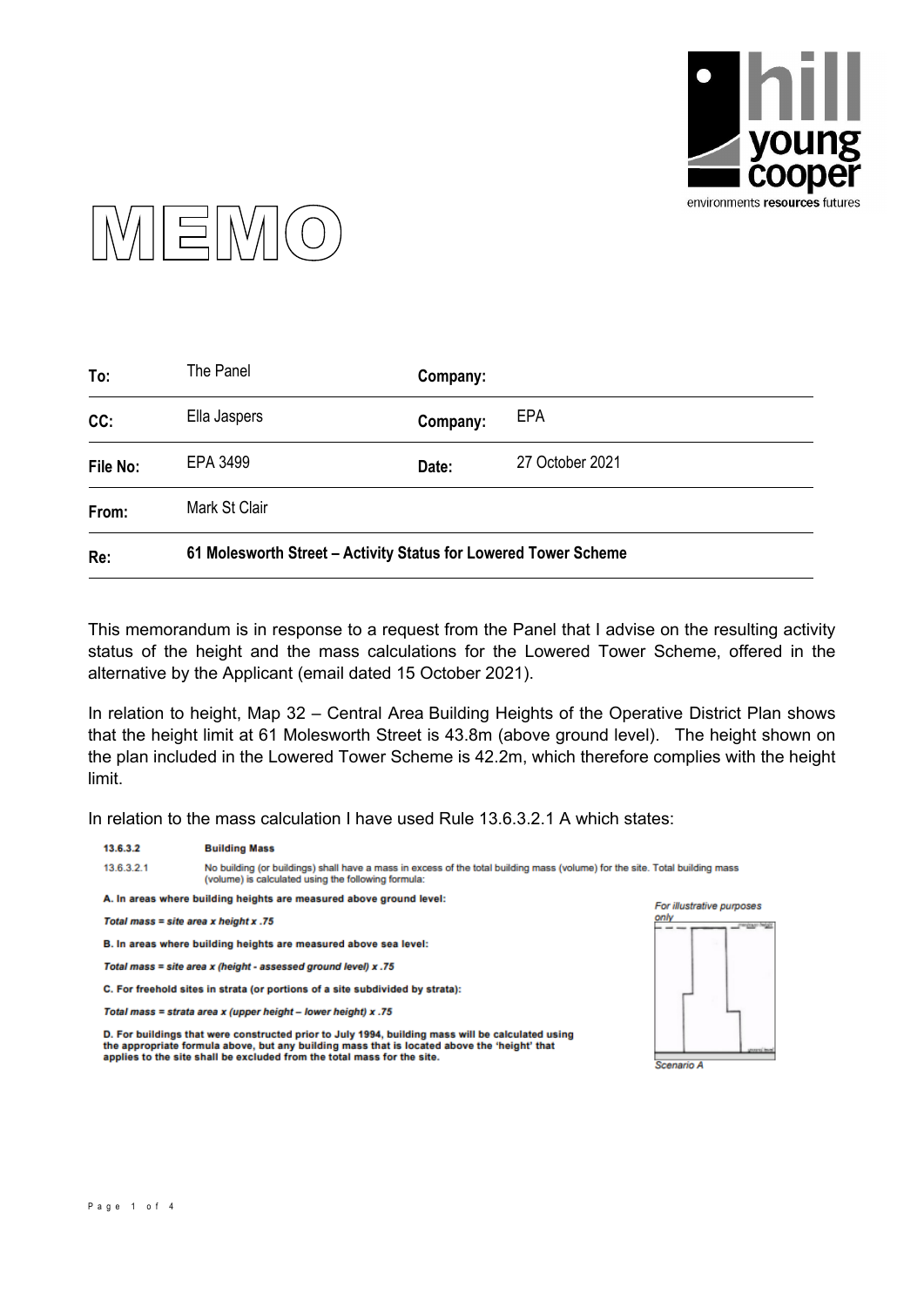I observe that the Applicant has used the same formula. However, I also observe that the Applicant has relied on the interpretation of site area from the original application (Paragraph 1, Page 10 of 42) which includes area on which the development is to occur (2105m<sup>2</sup>) plus the area of Collina Terrace (438m²) of which the Applicant owns a 1/8 share, to give a total of 2534m² as the site area, for the mass calculation.

Conversely, I have relied on interpretation of site area for the mass calculation as set out in Legal Opinion to the Panel dated 5 August 2021 Paras 39-55. Using that interpretation, the area to be used is 2105m<sup>2</sup> which does not include the addition of the area of Collina Tce. The area of the site as recorded as follows;

| Identifier                            | <b>WN36D/158</b> |
|---------------------------------------|------------------|
| Land Registration District Wellington |                  |
| Date Issued                           | 28 February 1990 |

| <b>Prior References</b> |  |
|-------------------------|--|
|-------------------------|--|

WN119/248

WNB2/1404

Fee Simple **Estate** 2105 square metres more or less Area

Legal Description Lot 1 Deposited Plan 23575

## **Registered Owners**

61 Molesworth Street Limited

Rule 13.3.8.14 sets out the conditions that must be complied with in order for proposal to be considered under 13.3.8.4A as a Discretionary Activity (Restricted).

Rule 13.3.8.14 states;



Under both of the options set out in the rule above, the maximum height of the Lowered Tower Scheme is not exceeded and so therefore complies.

The proposed building mass of the Lowered Tower Scheme is stated on the Applicant's plan as 75,150m $^3$ . In addition, the Applicant calculates the allowable building mass as 2543m $^2$  x 43.8 x 0.75 = 83,537m<sup>3</sup> (Page 3, Massing, Height and Scale – 61 Molesworth St – Lowered Tower Scheme).

Whereas, I calculate the allowable building mass as 2105m $^2$  x 43.8 x 0.75 = 69,149.25m $^3$ . Therefore, using the Applicant's stated building mass of 75,150m $^{\rm 3}$ , the proposal is above the first option of Rule 13.3.8.14 as the building mass standard is exceeded.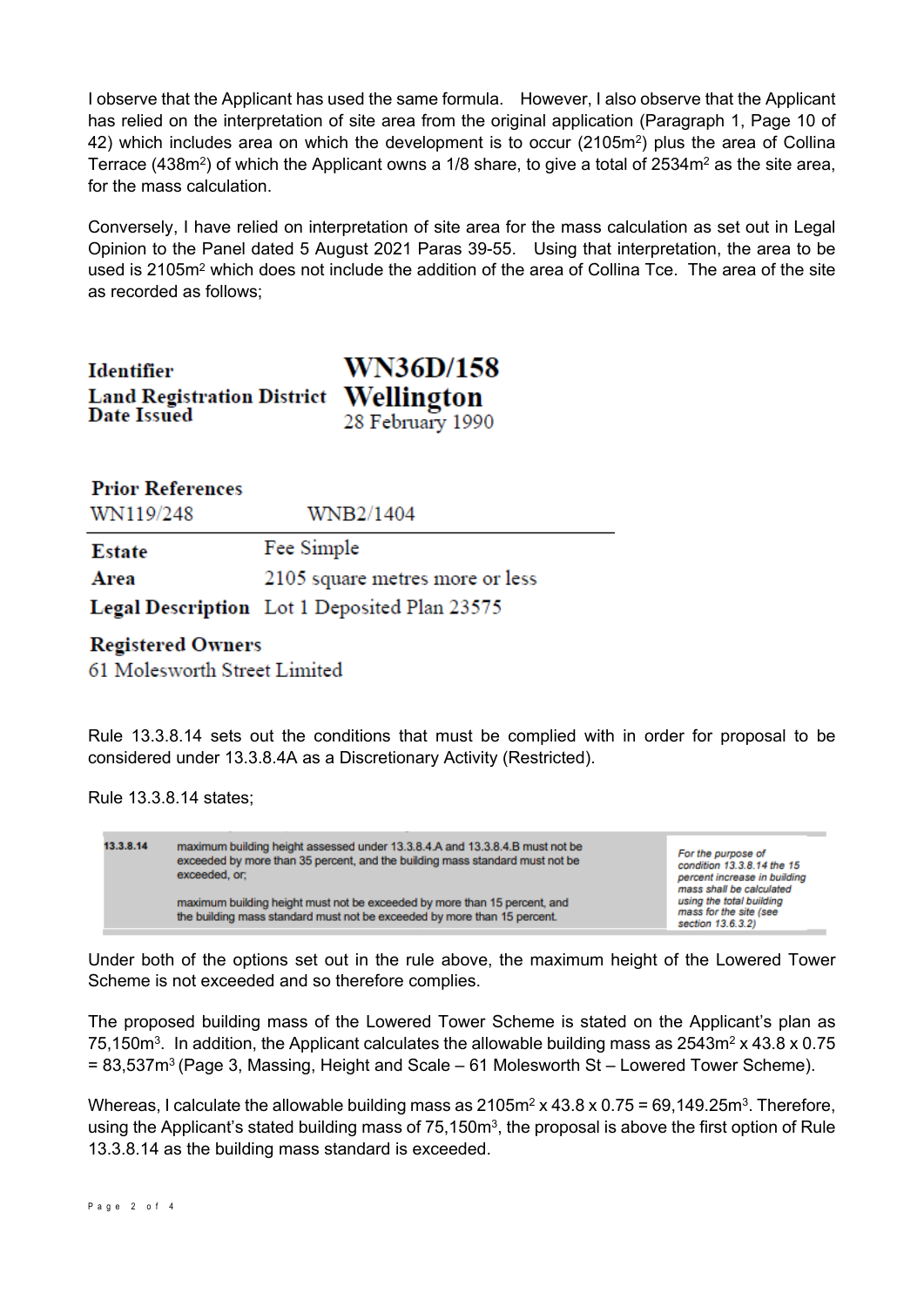Turning to the second option of Rule 13.3.8.14, the allowable building mass maybe not be exceeded by more than 15 percent. Therefore. the calculation would be 69,149.25m<sup>3</sup> x 15% = 79,521.63m<sup>3</sup>. The Applicant's proposed building mass is 75,150m $^{\rm 3}$  which is less than 79,521.63m $^{\rm 3}$ , and therefore the second option of Rule 13.3.8.14 is met. I conclude that the application would therefore fall to be considered as a Discretionary Activity (Restricted) under Rule 13.3.8 of the operative Wellington District Plan.

In my view, the Applicant does not provide this level of detail in their email dated 15 Oct 2021 as to the activity status. The relevant paragraph of the email states (emphasis added);

The applicant remains strongly desirable of the higher building option, however, if the commissioners were of the view that the additional height was a barrier to consent, the applicant has provided a lower option which is shown on the attached plans by Jasmax and entitled 61 Molesworth St Lowered Tower Scheme. This scheme is to all 'purpose and intents' a similar scheme to that already lodged with the EPA. The proposal is simply lowered by two stories. Whilst this is not a resource consent under the RMA, in respect to the District Plan provisions, this would reduce the overall massing and take the development under the level where design excellence would be required. As already outlined in the assessments to date, "design excellence" is an abstract term. The applicant's position is the resilience and efficiencies (sustainable) that will be achieved from the building, would meet this definition.

I would recommend that the Panel provide my calculations and rule assessment to the Applicant so that they have the opportunity to comment on it.

The term used by the Applicant, *"take the development under the level where design excellence would be required."*, is I understand a reference to Policy 12.2.5.5, which states:

The environmental result will be building work that is designed to provide a positive public environment and heritage outcomes. 12255 Require design excellence for any building that is higher than the height standard specified for the Central Area. **METHODS**  $\cdot$  Rules · Design Guides

In relation to the Lowered Tower Scheme, this policy would not apply as the proposal would meet the height standard specified for this site in the Central Area, namely 43.8m. Similarly, Rule 13.3.8.4 A, height would not apply as a matter of discretion, because Rule 13.3.8 records that *" … discretion is limited to the effects generated by the standards(s) not met:"*

However, mass remains an issue in terms of Rule 13.3.8.5; which states;

| 13.3.8.5 | mass (standard 13.6.3.2) discretion is limited to the effect of building mass on:<br>• the amenity of surrounding streets, lanes, footpaths and other public spaces; and<br>• the historic heritage value of any listed heritage item in the vicinity; and<br>• the character of the surrounding neighbourhood, including the form and scale of neighbouring buildings; and<br>. whether the proposed building will have on-going access to daylight; and<br>. any adjacent Residential Area |
|----------|----------------------------------------------------------------------------------------------------------------------------------------------------------------------------------------------------------------------------------------------------------------------------------------------------------------------------------------------------------------------------------------------------------------------------------------------------------------------------------------------|
|          |                                                                                                                                                                                                                                                                                                                                                                                                                                                                                              |

In conclusion, it is my view that the applicable activity status for the Lowered Tower Scheme is Discretionary Activity (Restricted) under Rule 13.3.8.